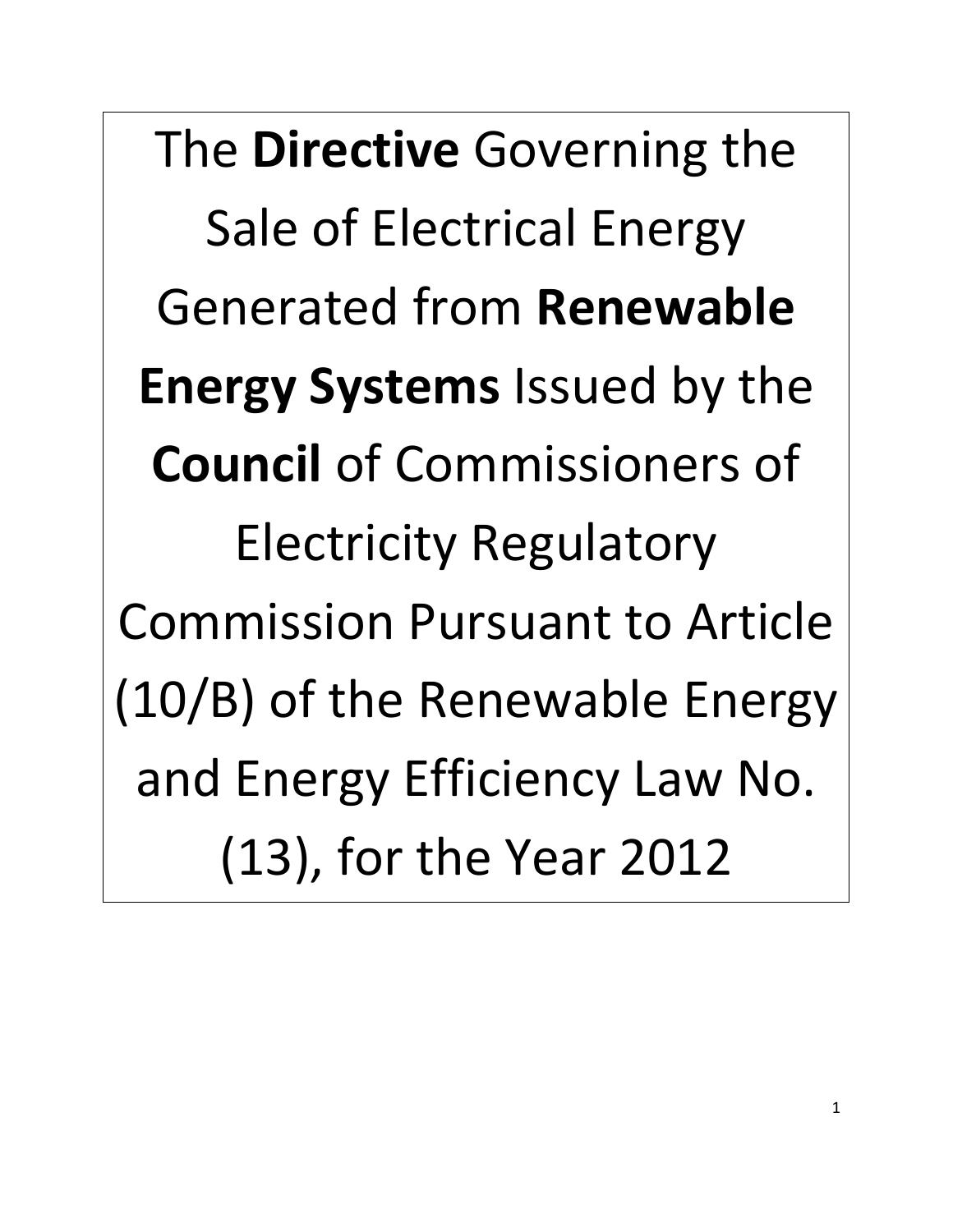The **Directive** Governing the Sale of Electrical Energy Generated from **Renewable Energy Systems** Issued by the **Council** of Commissioners of Electricity Regulatory Commission Pursuant to Article (10/B) of the Renewable Energy and Energy Efficiency Law No. (13), for the Year 2012

## **Article (1)**

This **Directive** shall be called "The Directive governing the sale of electrical energy generated from **Renewable Energy Systems**" and shall enter into force on the date of its publication in the Official Gazette.

# **Article (2)**

- a- The following words and phrases, wherever they appear in this **Directive** shall have the same meanings assigned to them hereunder unless the context provides otherwise.
- **Commission:** The Electricity Regulatory Commission established pursuant to the General Electricity Law.
- **Council:** Council of Commissioners.
- **Renewable Energy Sources:** The natural sources of energy including solar energy, wind energy, bio-energy, geothermal and hydropower and others.
- **Renewable Energy Systems:** Systems and equipments based on exploiting Renewable Energy Sources for energy production.
- **User:** Any customer who have a **Renewable Energy System** used to produce electrical energy, including small **Renewable Energy Facilities** and houses.
- **Distributor:** A company holder of a license for distribution, retail-supply or a company working pursuant to a concession agreement.
- **Low Voltage:** Voltage that does not exceed the nominal level of (1) kilo Volt (kV).
- **Medium Voltage:** Voltage that exceeds the nominal level of (1) kV but does not exceed the nominal level of (33) kV.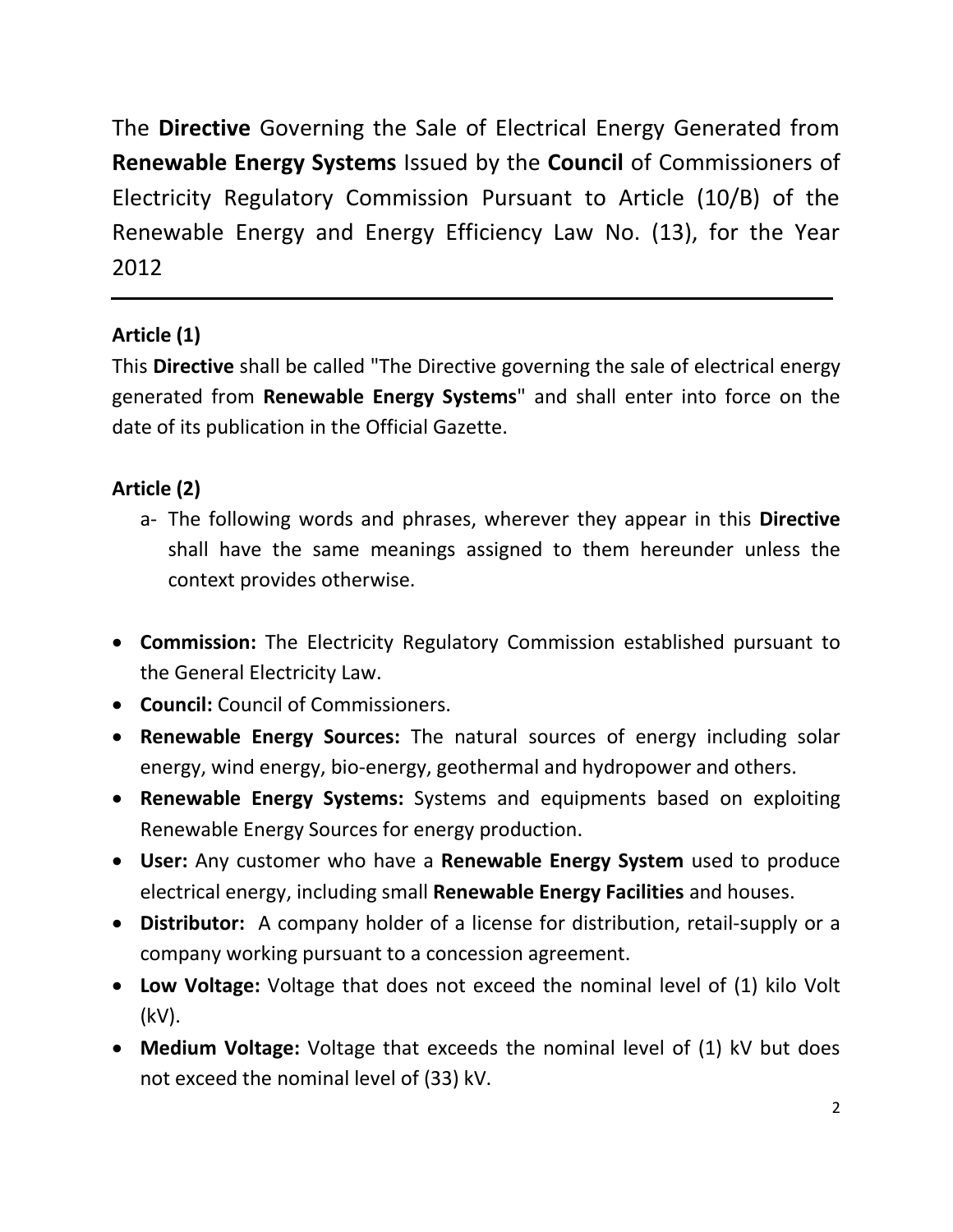- **Hybrid Sources:** Using two or more **Renewable Energy Sources** within a single application to generate electrical energy.
- **Guideline:** Rules established by the **Distributor** in accordance with regulatory references including procedures, conditions, and requirements of the connection to the **Distributor's** network, and shall be approved by the **Commission**.
- **Energy Net-Metering:** Difference between electrical energy exported from the **User's Renewable Energy System** in kilo Watt hour (kWh) and electrical energy by the imported from the **Distributor's** network in kWh.
- **Connection Point**: Electrical energy metering point between **Renewable Energy System** and **Distributor's** network.
- **Distribution Code:** Technical requirements for the connection of power production facilities to the Distribution System as well as for its operation and use prepared by the Commission to operate the Distribution System.
	- b- For the purposes of this **Directive**, words and phrases undefined in this **Directive** shall bear the same meanings assigned in the Renewable Energy and Energy Efficiency Law and in the General Electricity Law.

# **Article (3)**

a.

- 1. A single phase **User** may install and use **Renewable Energy Systems** with a capacity not exceeding his average monthly consumption, of the previous year from the date of application for connecting the **Renewable Energy Systems**.
- 2. A new single phase **User** may install and use **Renewable Energy Systems** with a capacity not exceeding the electrical load estimated by **Distributor**, provided that the **User** shall submit a written commitment to the **Distributor**, declaring that the system to be installed for the User's actual electrical energy consumption.

b.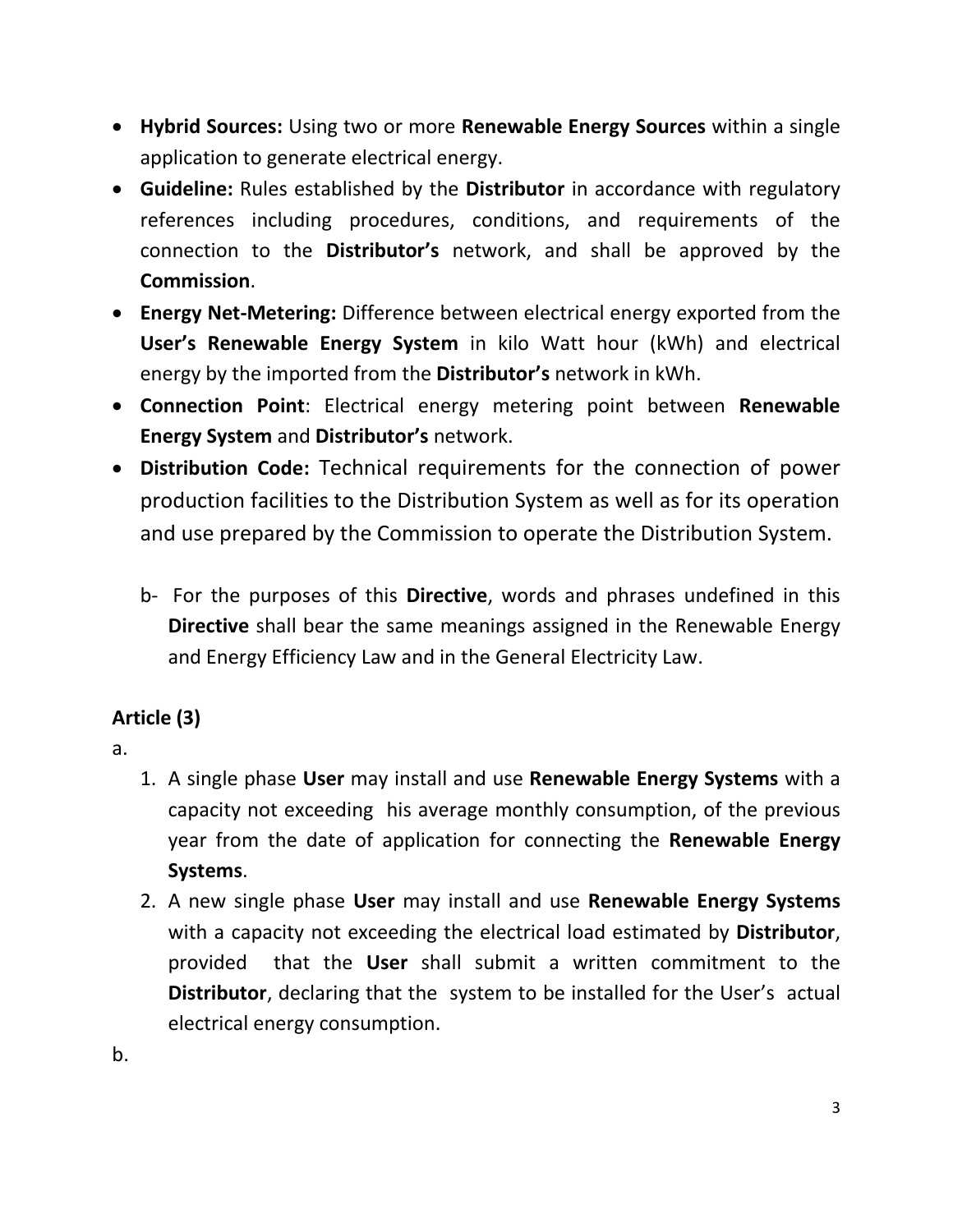- 1. A three phase **Low Voltage User** may install and use **Renewable Energy Systems** with a capacity not exceeding his average monthly consumption, of the previous year.
- 2. A new three phase **User** may install and use **Renewable Energy Systems** with a capacity not exceeding the electrical load estimated by **Distributor**, providing that the **User** shall submit a written commitment to the **Distributor**, declaring that the system to be installed for the User's actual electrical energy consumption.
- 3. A three phase **Medium Voltage User** may install and use **Renewable Energy Systems** with a capacity not exceeding his average monthly consumption, of the previous year.
- c. Notwithstanding the provisions in paragraphs (a, b) of this Article, the installed capacity of **Renewable Energy Systems** in a single geographical site shall not exceed (5) Mega Watt (MW) regardless of the number of applications in such site.
- d.
- 1. The maximum of the overall installed and connected capacity of **Renewable Energy Systems** to the **Low Voltage** side of the **Distributor's** network shall not exceed (1%) of the maximum electrical load recorded on the network of each **Distributor**.
- 2. The maximum of the overall installed and connected capacity of **Renewable Energy Systems** to the **Medium Voltage** side of the **Distributor's** network shall not exceed (1.5%) of the maximum electrical load recorded on the network of each **Distributor**.
- e. The size of capacities mentioned in this Article shall be determined when the **User** applies for connecting of the **Renewable Energy Systems** to the **Distributor's** network.
- f. Notwithstanding the provisions of this Article, the capacities of **Renewable Energy Systems** to be installed through programs, initiatives, cooperation, grants and aids where the Jordanian government is a party thereof or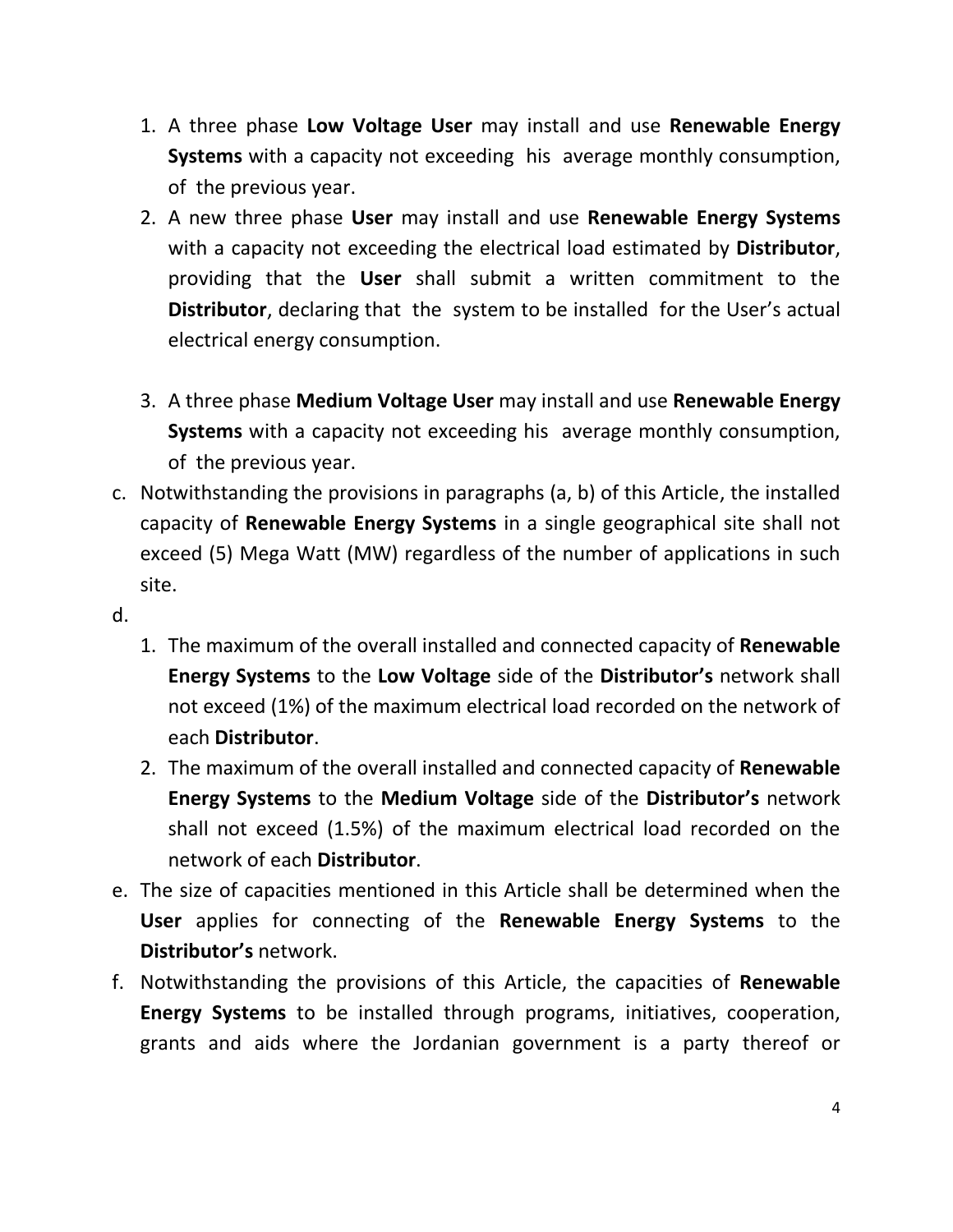entrusted the same to a third party, shall not be subjected to any limitations contained in this Article.

# **Article (4)**

a.

- 1. For the purposes of calculating the value of electrical energy consumption, the **Distributor** shall make a settlement on a monthly basis between the electrical energy in kWh exported by the **User** and the electrical energy imported by the **User** from the **Distributor's** network.
- 2. If the electrical energy imported by the **User** from the **Distributor's** network is greater than that exported by the **User** to such network, then the **User** shall pay the value of net electrical energy to the **Distributor** on a monthly basis.
- 3. If the electrical energy exported from **Renewable Energy Systems** is greater than the electrical energy imported from the network, then the **Distributor** shall rollover the electrical energy surplus (kWh) to the next month of the User's account provided that a final financial settlement shall be made until (31 of December) each calendar year.
- b. Tariff sale of electrical energy from the **User** to the **Distributor** shall be as follows: -

| <b>Renewable Energy Source</b> | <b>Tariff sale of electrical energy</b><br>(Fils/kWh) |
|--------------------------------|-------------------------------------------------------|
| <b>Solar Energy</b>            | 120                                                   |
| <b>Hybrid Energy</b>           | 95                                                    |
| Other                          | 85                                                    |

- c. If the **User** installed **Renewable Energy Systems** of Jordanian origin, then the **User** shall be awarded an incentive of (15%) on the tariff prices shown in paragraph (b) of this Article.
- d. The **Council** shall have the right to terminate working with paragraph (c) of this Article, if the total installed capacity of **Renewable Energy Systems** in the electrical system reaches (500) MW.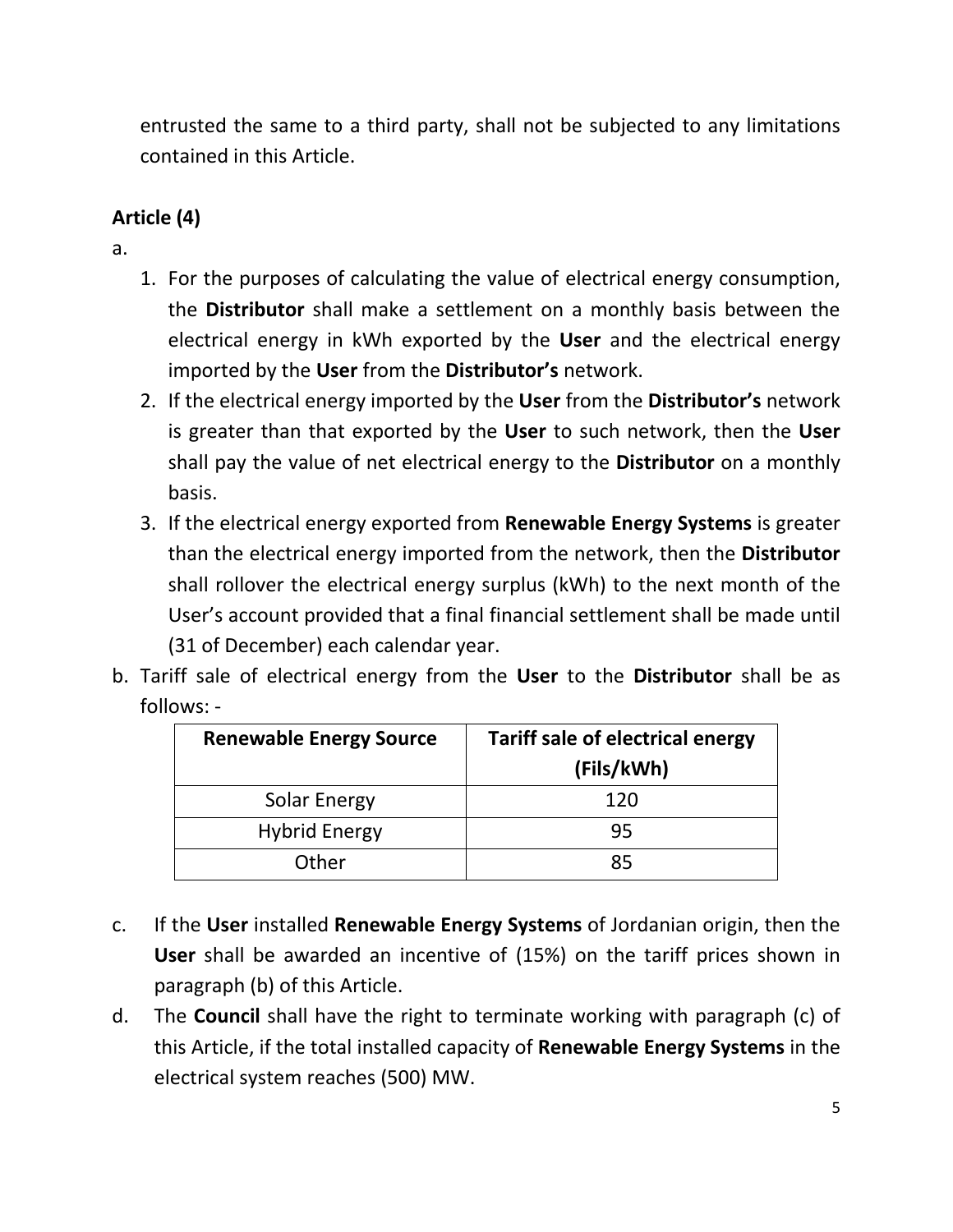- e. The impact of any direct or indirect subsidy driven by the government that is granted for the installation of **Renewable Energy Systems** shall be taken into account and consideration for purposes of determining the tariff sale of electrical energy for each particular case.
- f. The **User** shall continue to pay incurred costs including meter wages, rural electrification fils based on quantities of electrical energy imported from the **Distributor's** network.

## **Article (5)**

- a. The **Distributor** may use the existing meter to measure electrical energy if such meter has the capability to measure the flow of electrical energy in both directions, provided that the meter conforms to the meters certification directive.
- b. If the condition in paragraph (a) is not met, the **Distributor** shall replace and bear the incurred meter replacement cost for purposes of measuring the flow of electrical energy in both directions, provided that the new meter conforms to the meters certification directive.
- c. The **User** may request installation of an additional meter at his own expense for his own purposes including checking, auditing, and increasing reliability, provided that the new meter conforms to the meters certification directive.
- d. The **User** shall be responsible for preparing all requirements for the **Renewable Energy Systems** including **Hybrid Systems,** for purposes of connection with electrical energy meter.

### **Article (6)**

The **User's Renewable Energy Systems** shall be connected to the **Distributor's** network according to the **Distributor's Guideline**.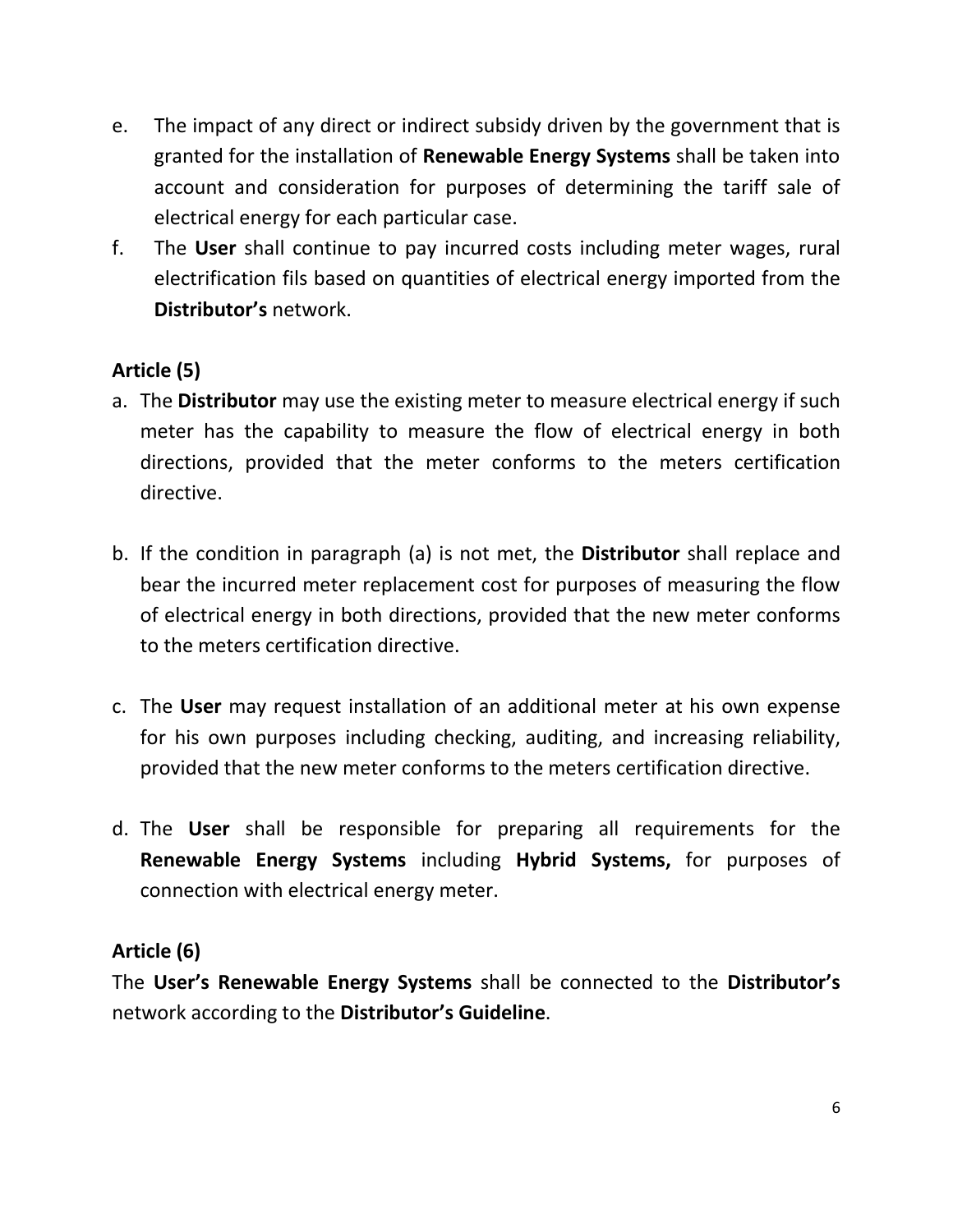## **Article (7)**

- a. **The Distributor** shall have the right to inspect the **Connection Point** with the **User** during the service as defined in the **Distribution Code**.
- b. If the **Distributor** founds after the inspection that the **Connection Point** does not conform with the requirements of the connection rules defined in the **Distribution Code** and such negatively affects the safety or reliability of the **Distributor's** equipments and networks, or may affect other customers, then the **Distributor** shall have the right to disconnect any **Renewable Energy System** causing this breach and such **Renewable Energy System** shall not be reconnected, until it satisfies all requirements defined in the **Distribution Code**.

### **Article (8)**

- a. The **User** may apply to the **Distributor** for terminating working with the **Energy Net-Metering** supported with justified reasons.
- b. Working with the **Energy Net-Metering** shall be terminated in accordance with procedures defined in the **Guideline**, provided that a final settlement shall be made between the **User** and the **Distributor** based on the **Energy Net-Metering** upon termination of **Energy Net-Metering**.

### **Article (9)**

- a. The **Distributor** shall prepare a **Guideline** that includes procedures for application and connection with the **Distributor's** network in addition to related forms including contracts to be signed between the **Distributor** and the **User**, collection, financial clearance, and other forms, as well as procedures for the termination of **Energy Net-Metering**. Such **Guideline** shall be approved by the **Commission**.
- b. The **Distributor** shall provide and publish, by all means, all documents defined in paragraph (a) of this Article.

**Article (10)**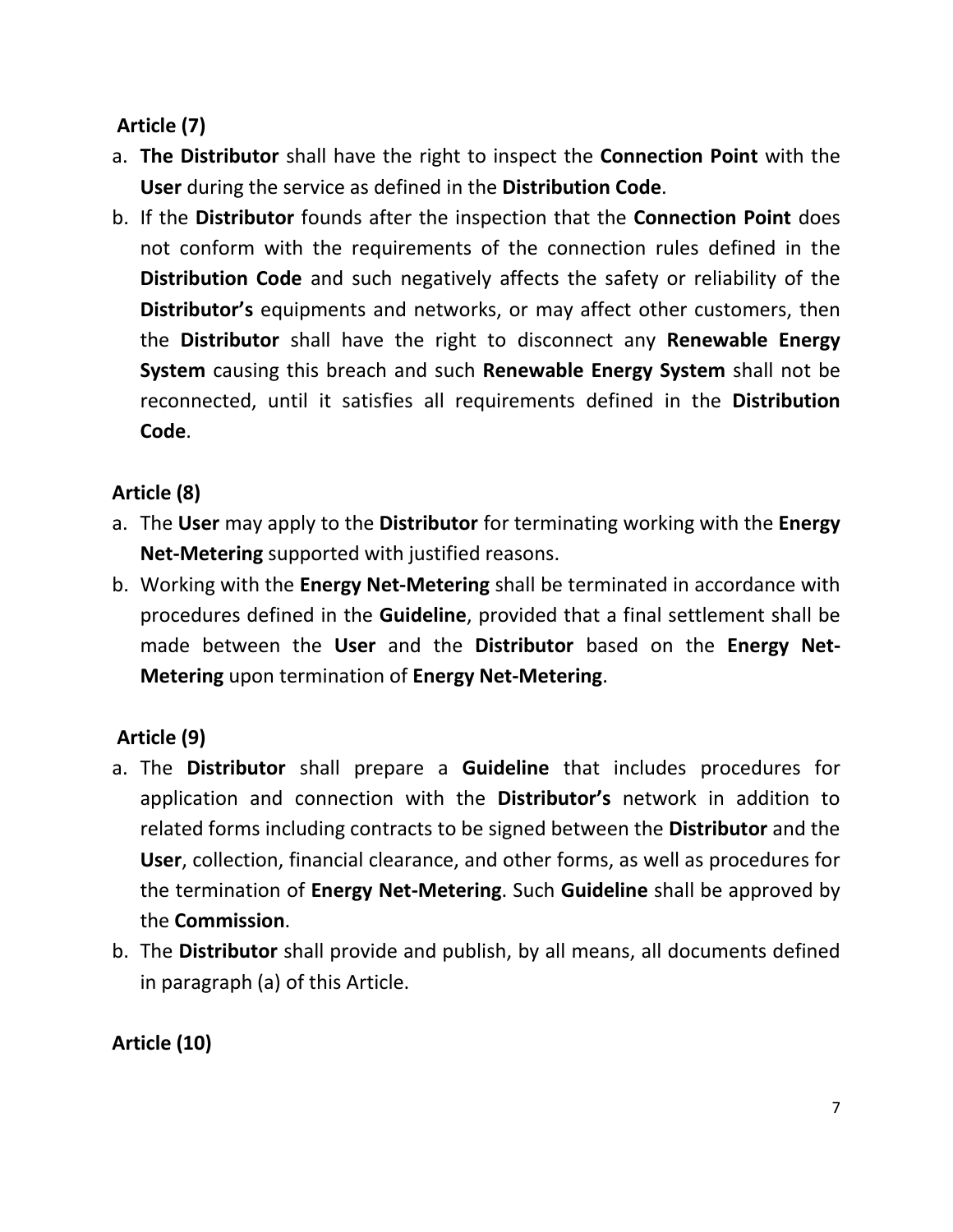The **Distributor** shall provide the **Commission** with annual report on **Renewable Energy Systems** connected to the **Distributor's** network no later than (31<sup>st</sup> of March) each calendar year, provided that such report should contain the following information:

- 1- Total **Users' Renewable Energy Systems** classified according to the **Renewable Energy Sources**.
- 2- Overall **Users** installed capacity of **Renewable Energy Systems** classified according to the **Renewable Energy Sources**.
- 3- Total quantities of electrical energy exported by all **Users** of **Renewable Energy Systems** to the **Distributor's** network.
- 4- Total quantities of electric energy imported by all **Users** of **Renewable Energy Systems** from the **Distributor's** network.
- 5- Any additional information required by the **Commission** related to installed **Renewable Energy Systems** installed and connected to the **Distributor's** network.

# **Article (11)**

- a. The provisions of this **Directive** shall be applied to the **Renewable Energy Systems** to be installed in case of connection to the transmission licensee except as provided in paragraphs (a, b, d) of Article (3).
- b.
- 1. The capacity of **Renewable Energy Systems** to be installed and connected to the transmission licensee by a single existing **User** at a single geographic site shall not exceed the **User's** average electrical load of the previous year from the date of application for connecting of the **Renewable Energy Systems**, and compling with the technical restrictions of the capacity allocated by the transmission licensee.
- 2. The capacity of **Renewable Energy Systems** to be installed and connected to the transmission licensee by a new **User** shall comply with the technical restrictions of the capacity allocated by the transmission licensee , provided that the **User** l submits a written commitment to the **transmission license**